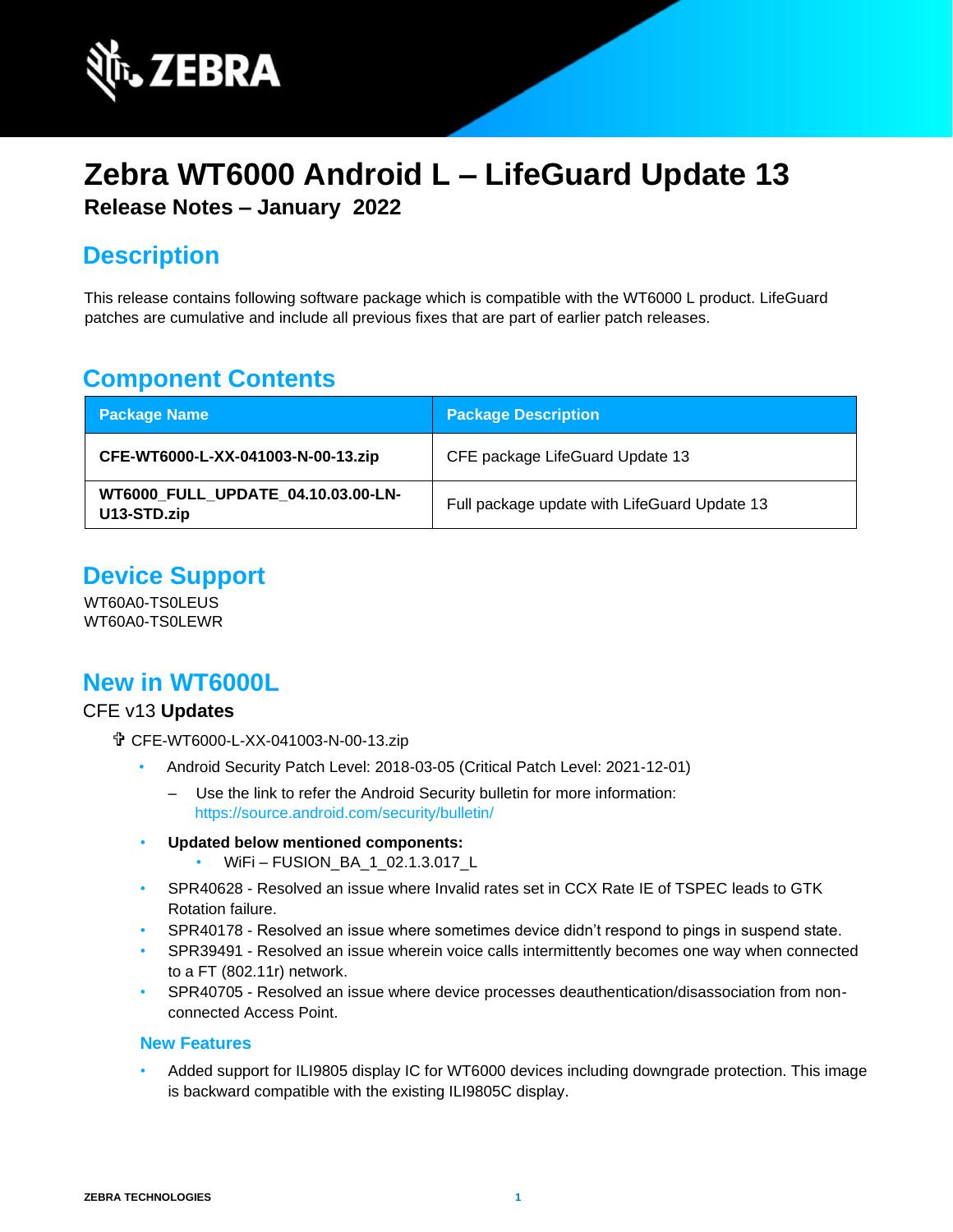

- - • To identify the display type on WT6000 devices the user can go to "*Settings*" → "*About device*" → "*Hardware config*" → "*Display*"
	- Ilitech-ILI9805: new display IC devices
	- Ilitech-ILI9805C: old display IC devices

#### CFE v11 **Updates**

CFE-WT6000-L-XX-041003-N-00-11.zip

- Android Security Patch Level: 2018-03-05 (Critical Patch Level: 2020-08-01)
	- ‒ Use the link to refer the Android Security bulletin for more information: <https://source.android.com/security/bulletin/>
- Updated the firmware for fixing kr00k vulnerability issue seen with Broadcom wifi chipsets.

#### CFE v10 **Updates**

CFE-WT6000-L-XX-041003-N-00-10.zip

- Android Security Patch Level: 2018-03-05 (Critical Patch Level: 2019-11-01)
	- Use the link to refer the Android Security bulletin for more information: <https://source.android.com/security/bulletin/> • Added support for RS5100 Ring Scanner
- Updated below mentioned components:
	- Battery Manager: 1.5.3
	- ‒ Scanning Framework: 19.61.37.0
	- $-MxMF: 7.2.10.3$
	- ‒ Fusion: FUSION\_BA\_1\_02.1.3.014

SPR34976 Resolved an issue wherein Enterprise Keyboard Autocapitalization doesn't work if you navigate away from the alpha keyboard prior to typing.

- SPR37272 Resolved an issue wherein EHS Hostname in title was not reflecting updated Host Name after device reboot.
- SPR 37841 Fixed an issue where device WiFi not waking up on time to receive the buffered packets from the AP.
- SPR 37434 Fixed an issue wherein the device becomes warm after pushing Wi-Fi configuration through StageNow.
- SPR 38085 Resolved an issue where the scanner would not work due to a crash

#### CFE v9 **Updates**

CFE-WT6000-L-XX-041003-N-00-09.zip

- Android Security Patch Level: 2018-03-05 (Critical Patch Level: 2019-06-01)
	- ‒ Use the link to refer the Android Security bulletin for more information: <https://source.android.com/security/bulletin/>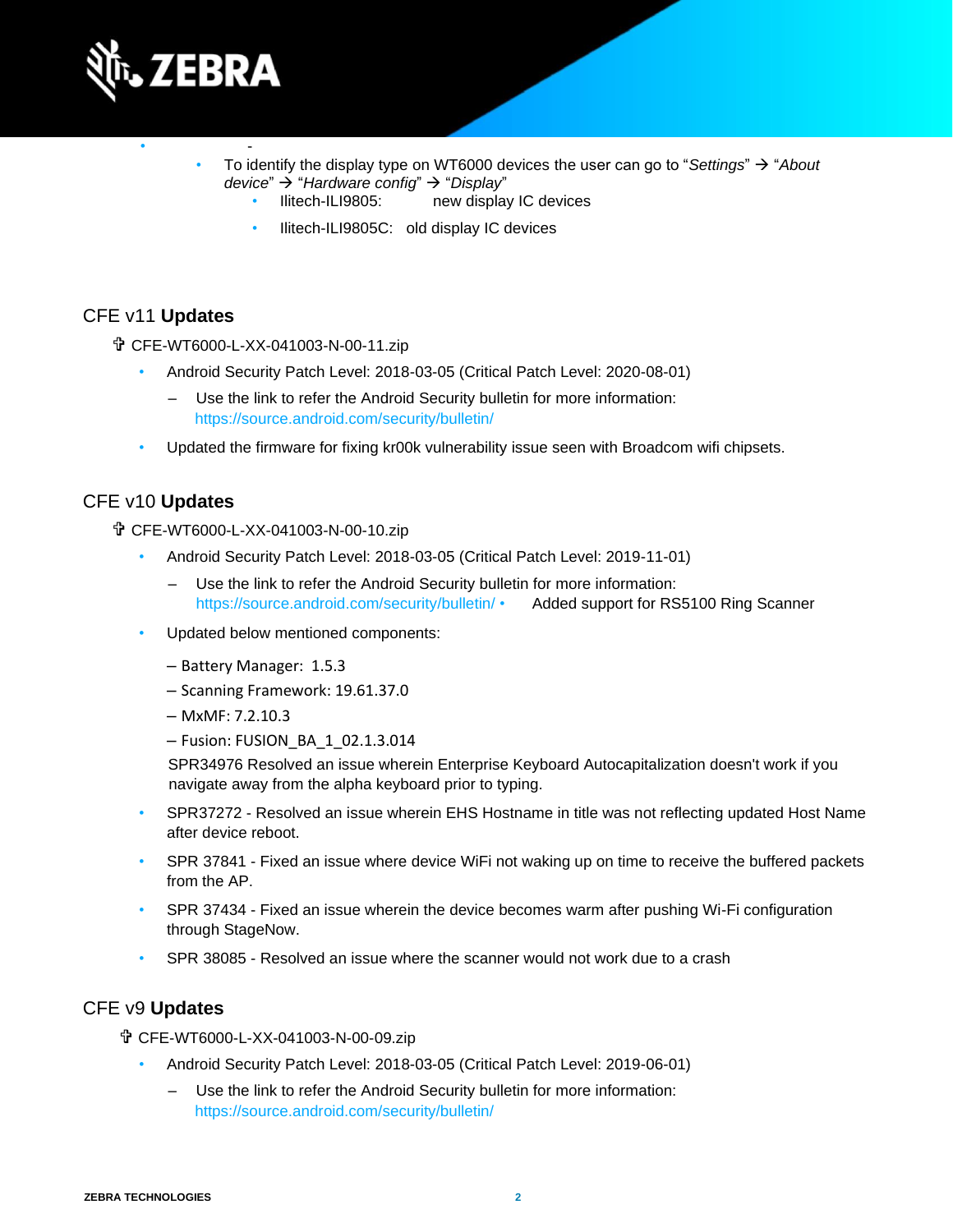

- Updated below mentioned components:
	- ‒ Scanning Framework: 19.53.37.0
	- ‒ Fusion: FUSION\_BA\_1\_02.1.2.013\_L

#### CFE v8 **Updates**

CFE-WT6000-L-XX-041003-N-00-08.zip

- Android Security Patch Level: 2018-03-05 (Critical Patch Level: 2019-03-01)
	- Use the link to refer the Android Security bulletin for more information: <https://source.android.com/security/bulletin/>
- Updated below mentioned components:
	- ‒ MXMF Version 7.2.10.2 (For more detail please refer http://techdocs.zebra.com)
	- $-$  EKB: 1.7.0.5
	- ‒ Bluetooth: 1.018.00
	- ‒ Fusion: FUSION\_BA\_1\_02.1.2.011\_L
	- ‒ WLAN firmware: 4 Jan BA\_1\_02.1.2.010\_L
- SPR35851- Resolved an issue where WT6000 was facing Wi-Fi network drops while BT connection is in use

#### CFE v7 **Updates**

- CFE-WT6000-L-XX-041003-N-00-07.zip
	- **Android Security Patch Level**: 2018-03-05 (Critical Patch Level: 2018-12-01)
		- ‒ Use the link to refer the Android Security bulletin for more information: <https://source.android.com/security/bulletin/>

#### CFE v6 **Updates**

CFE-WT6000-L-XX-041003-N-00-06.zip

- **Android Security Patch Level**: 2018-03-05 (Critical Patch Level: 2018-09-01)
	- ‒ Use the link to refer the Android Security bulletin for more information: <https://source.android.com/security/bulletin/>
- Updated below mentioned components:
	- $-$  MXMF Version 7.2.9.0
- SPR34662 Resolved an issue where-in RD Client failed to launch intermittently.
- SPR33977 Resolved an issue wherein set time zone issue observed with StageNow.
- SPR34679 Resolved an issue wherein setting WLAN band to Auto through StageNow was failing.
- SPR35025 Resolved a PAC Proxy Auto-Config issue where the PacService is restarted if it is killed or stopped for any reason.
- SPR35141 Fixed an issue wherein scanner framework exceptions were observed while scanning extensively using RS4000.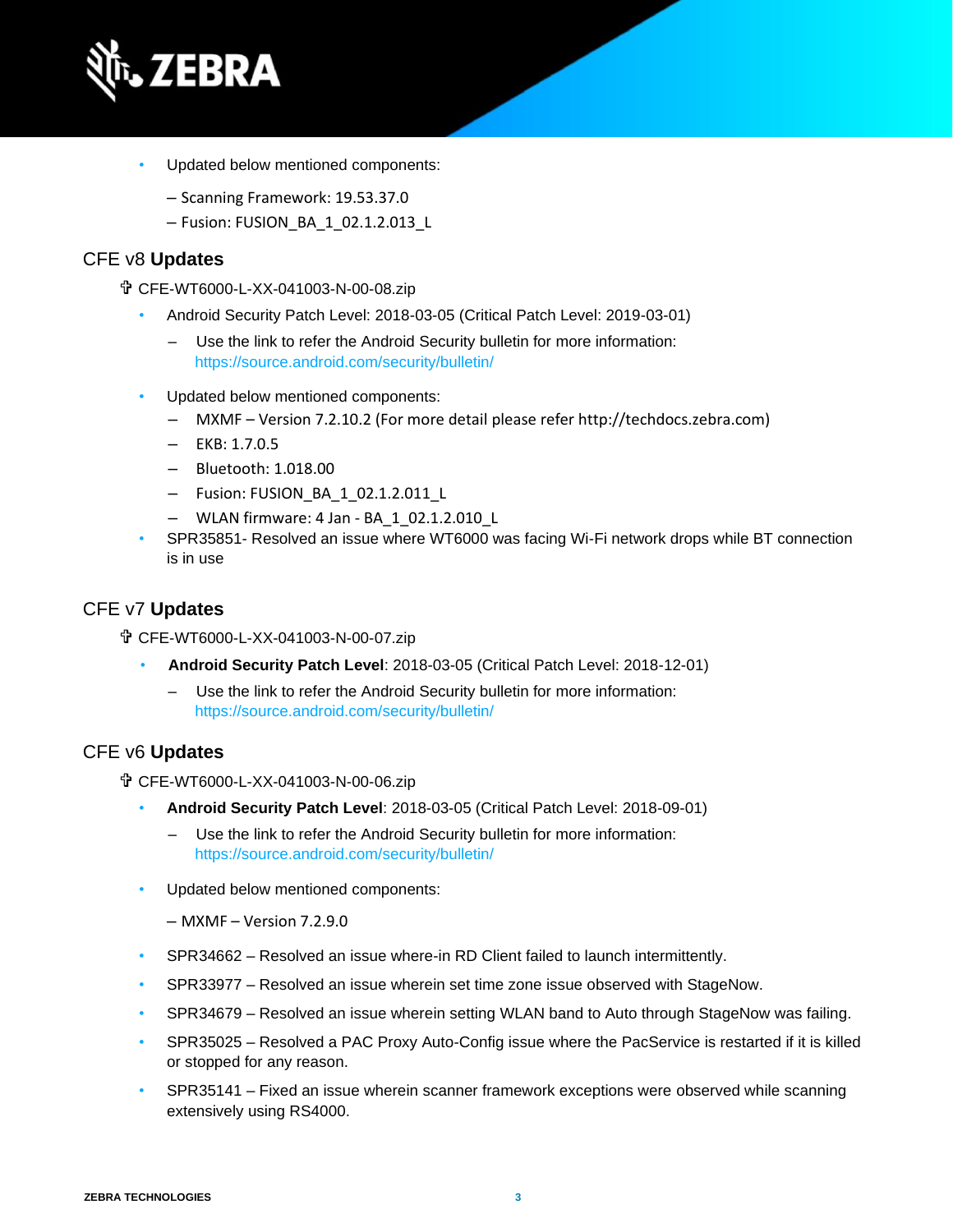

- - • Included Zebra Software License Manager v3.1.1
- SettingsEULA has been renamed to Zebra Data Services

#### CFE v5 **Updates**

- CFE-WT6000-L-XX-041003-N-00-05.zip
	- **Android Security Patch Level**: 2018-03-05 (Critical Patch Level: 2018-06-01)
		- ‒ Use the link to refer the Android Security bulletin for more information: <https://source.android.com/security/bulletin/>
	- Updated below mentioned components:
		- ‒ MXMF Version 7.2.8.2
		- ‒ DataWedge Version 6.7.48
		- ‒ EMDK Version 6.8.21.1121
		- ‒ Staging Client Version 2.10.1.1389
		- ‒ Enterprise Keyboard Version 1.7.0.2
		- Diagnostic Tool Version 1.15.0.11
		- ‒ File Browser Version 1.19.1.2
	- SPR32882 Resolved an issue where in Settings App crash was observed while navigating to Settings Language-Input screen after setting EKB as default Keyboard.
	- SPR33599 Resolved an issue wherein few system apps were being disabled after Applock whitelist mode was enabled.
	- SPR33755 Resolved an issue wherein Whitelisted Apps were unable to submit XML to MX.
	- SPR33207 Resolved an issue wherein the Device Diagnostic tool had an issue with reading the Battery Cycles in the application for PP+ batteries.

SPR33671 Resolved an issue wherein the profile creation used to fail if the username included "\" character.

- SPR34267 Resolved an issue where-in user was not able to enable USB debugging option using StageNow.
- SPR33862/33876 Fixed an issue where-in user could not set Display Timeout value of 30min using StageNow. -
- SPR34145 Fixed an issue wherein user was unable to connect to WLAN network due to WEP Key Index issue.
- SPR34307/SPR33607 Resolved an issue wherein devices out of the box intermittently failed to get staged via StageNow.
- SPR33639 Resolved an issue wherein the device stops emitting scan beam after waking up from suspend.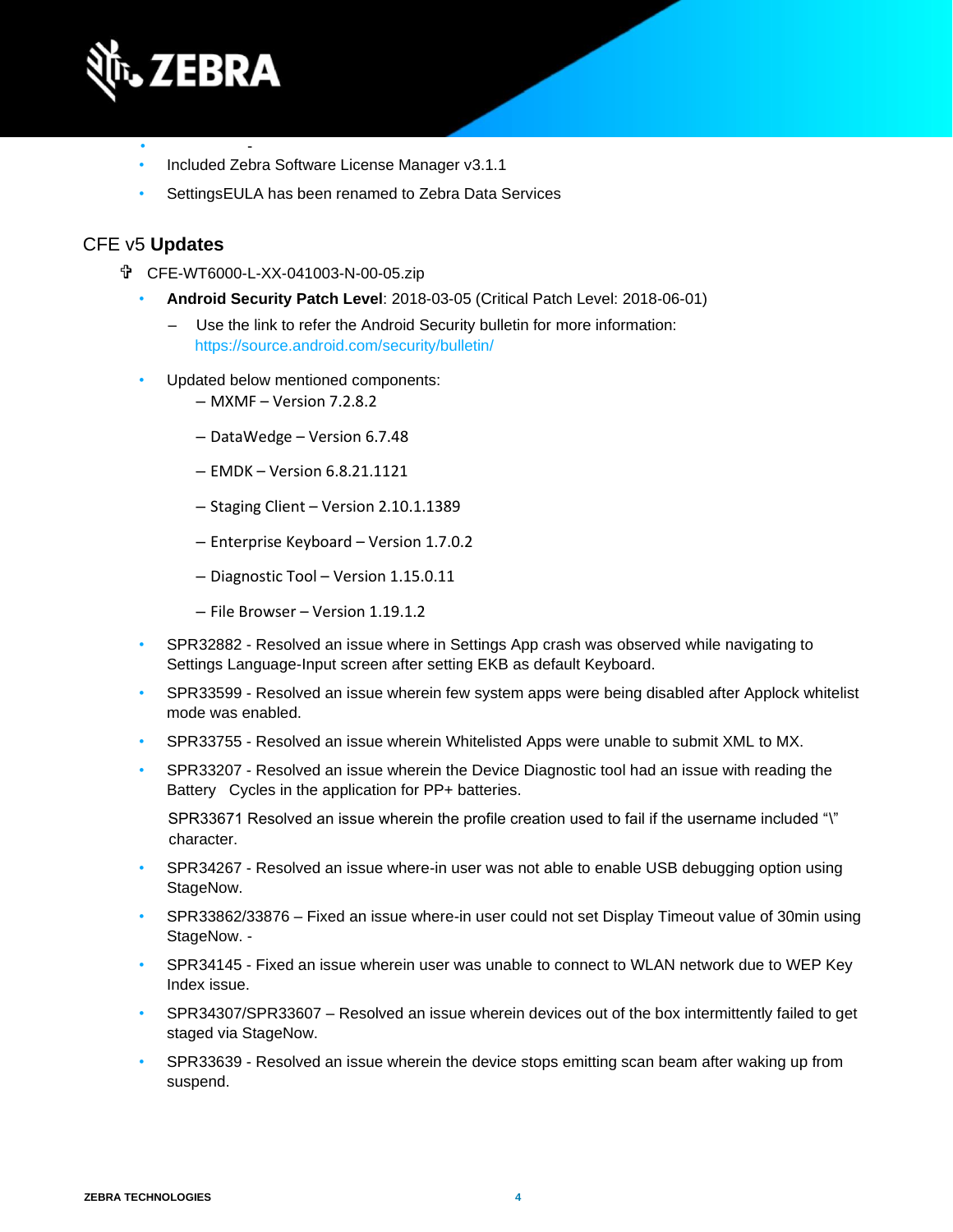

- SPR33981 Resolved an issue Czech Republic Regulatory Country could not be set using Wifi config profile.
- SPR34614 Fixed an issue in DataWedge wherein scanner could not be enabled due to quick enabling and disabling of scanner through Intents.
- SPR34429 Resolved an issue wherein device failed to emit scan beam if the application was launched during device suspend.
- SPR34046 Resolved an issue wherein RS507 scanner disconnects were seen while device was communicating over BT headset.
- SPR34094 Resolved response issue wherein swipe actions not detecting properly.
- SPR34213 Resolved an issue wherein EKB configuration failed to be applied while staging using StageNow.
- SPR33032 Resolved an issue wherein the audio received in the Bluetooth headset became garbled when RS507/RS6000 were disconnected.
- SPR34737 Resolved an issue wherein RS6000 Bluetooth scanner (SPP mode) keeps disconnecting

#### • CFE v4 **Updates**

- CFE-WT6000-L-XX-041003-N-00-04.zip
	- **Android Security Patch Level**: 2018-03-05
		- ‒ Use the link to refer the Android Security bulletin for more information: <https://source.android.com/security/bulletin/>
	- Updated below mentioned components:
		- $-$  MXMF Version 7.2.0.6
		- ‒ DataWedge Version 6.7.34
		- ‒ EMDK Version 6.8.20.1120
		- ‒ Staging Client Version 2.10.1.1386
		- ‒ File Browser Version 1.19.1.2
	- SPR33538 Resolved an issue wherein scanner beam stuck off when pressing scanner button.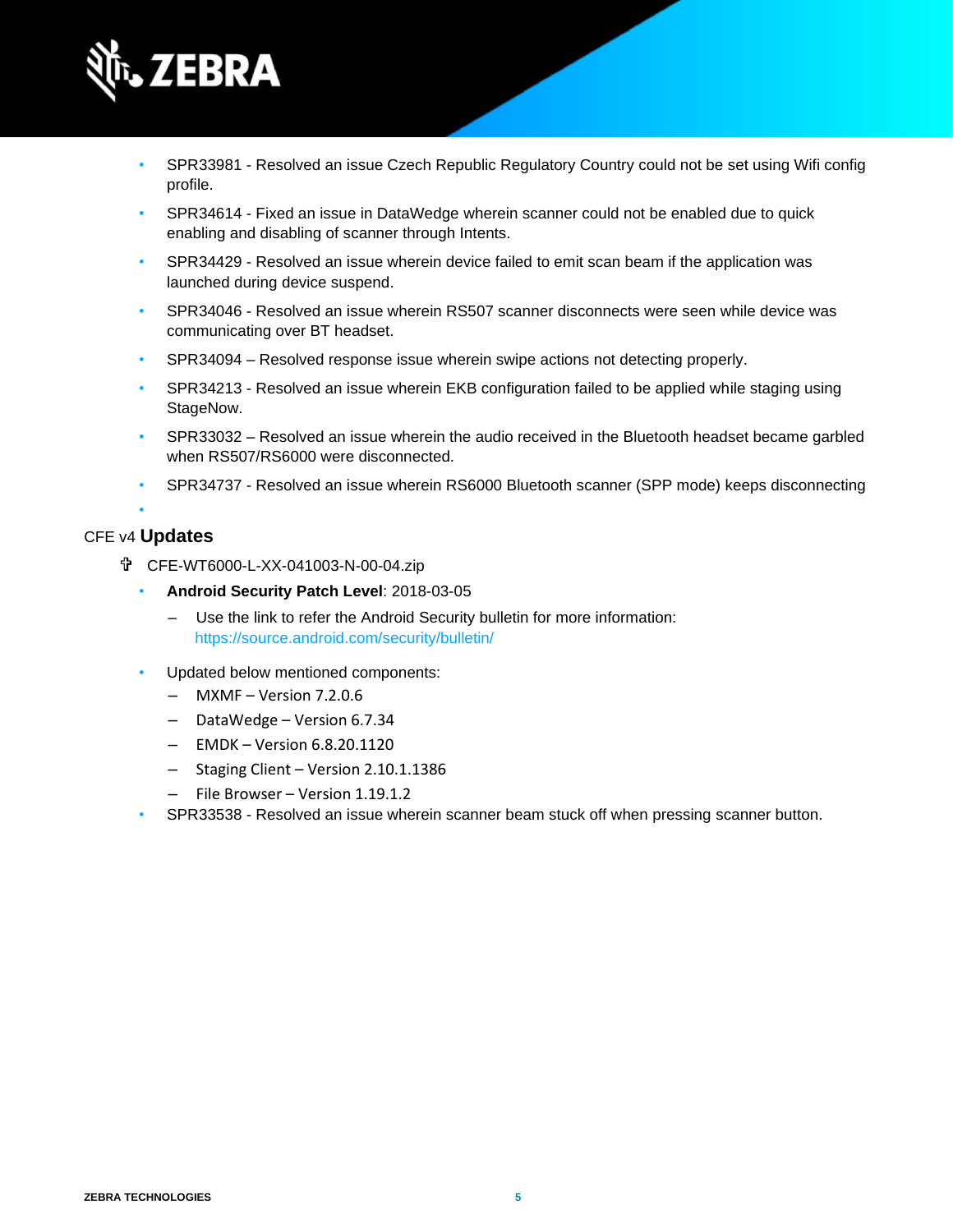

SPR33639 – Resolved an issue wherein the device stops emitting scan beam after waking up from suspend.

- SPR33296/SPR33297 Resolved CCKM (wpa2/AES) issue without Aironet extensions enabled configuration.
- SPR34006 Build Number updated as per base build.

#### CFEv3 **Updates**

CFE-WT6000-L-XX-041003-N-00-03.zip

- **Android Security Patch Level**: 2017-12-05
	- Use the link to refer the Android Security bulletin for more information: <https://source.android.com/security/bulletin/>
- SPR33065 Resolved an issue wherein exhibiting slow WIFI reconnects after disconnects.
- SPR32627 Resolved an issue wherein scanner restart observed in RS4000 and RS5000.
- SPR33373 Support added for Enterprise Lockdown feature
- SPR30401 Added support to get the CFE version for MDM clients.

#### CFEv2 **Updates**

- CFE-WT6000-L-XX-041003-N-00-02.zip
	- **Android Security Patch Level**: 2017-09-05
		- ‒ Use the link to refer the Android Security bulletin for more information: <https://source.android.com/security/bulletin/>
	- Corrections for KRACK vulnerabilities applied.

#### CFE v1 **Updates:**

- CFE-WT6000-L-XX-041003-N-00-01.zip
	- **Android Security Patch Level**: 2017-09-05
		- ‒ Use the link to refer the Android Security bulletin for more information: <https://source.android.com/security/bulletin/>
	- Updated below mentioned components:
		- ‒ MXMS Version 6.3.1.101
		- ‒ DataWedge Version 6.4.18
		- ‒ EMDK Version 6.5.12.812
		- ‒ Staging Client Version 2.7.2.1039
	- Resolved an issue in MX to prevent leakage of configuration parameters.
	- Included fix for BlueBorne vulnerability.
	- SPR32326 Resolved an issue wherein Setting application crash was observed while trying to set enterprise keyboard as the default keyboard and disable AOSP keyboard through the StageNow profile.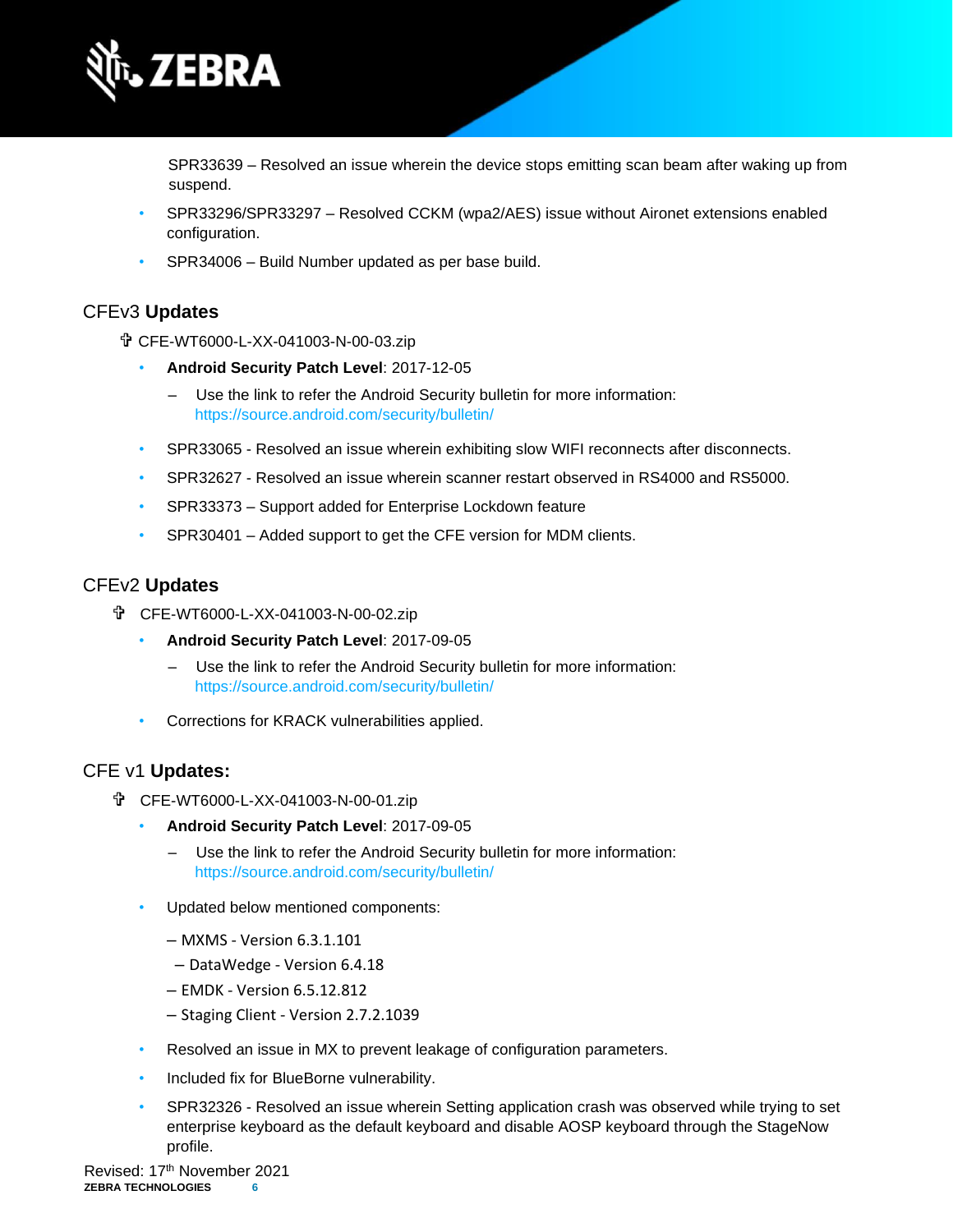

SPR32618 Resolved an issue wherein device reboot remap CTL-W on the keyboard no longer works due to wrong XML read back.

- SPR32527 Resolved an issue where list of HID connections was only being cleared when BT radio turned off.
- SPR32733 Added support for BLE Advertising.

## **Component Version Info**

| <b>Component / Description</b> | <b>Version</b>                                |
|--------------------------------|-----------------------------------------------|
| <b>Product Build Number</b>    | 04-10-03-L-00-MV-061617                       |
| <b>Android Version</b>         | 5.1.1                                         |
| Android security patch level   | 2018-03-05 (Critical Patch Level: 2021-12-01) |
| <b>Linux Kernel</b>            | 3.14.52                                       |
| <b>Android SDK Level</b>       | 22                                            |
| <b>Platform</b>                | Freescale imx6                                |
| <b>Bluetooth Stack</b>         | Android 5.1.1                                 |
| <b>Flash Size</b>              | 4GB                                           |
| <b>RAM Size</b>                | 1GB                                           |
| <b>MSP Agent</b>               | 7.08.86 (Included for Airwatch support only)  |
| <b>Scanning</b>                | 19.61.37.0                                    |
| <b>Datawedge</b>               | 6.7.51                                        |
| Mx/OSX                         | MXMF: 7.2.10.3/ OSX:5.2                       |
| WiFi                           | FUSION_BA_1_02.1.3.017_L                      |
| <b>PTT Express</b>             | 3.1.28                                        |
| <b>EMDK Service</b>            | 6.8.24.1124                                   |
| <b>RxLogger</b>                | 4.58.5.0                                      |
| <b>Touch FW</b>                | 27                                            |
| <b>Zebra Volume Control</b>    | 1.1.24                                        |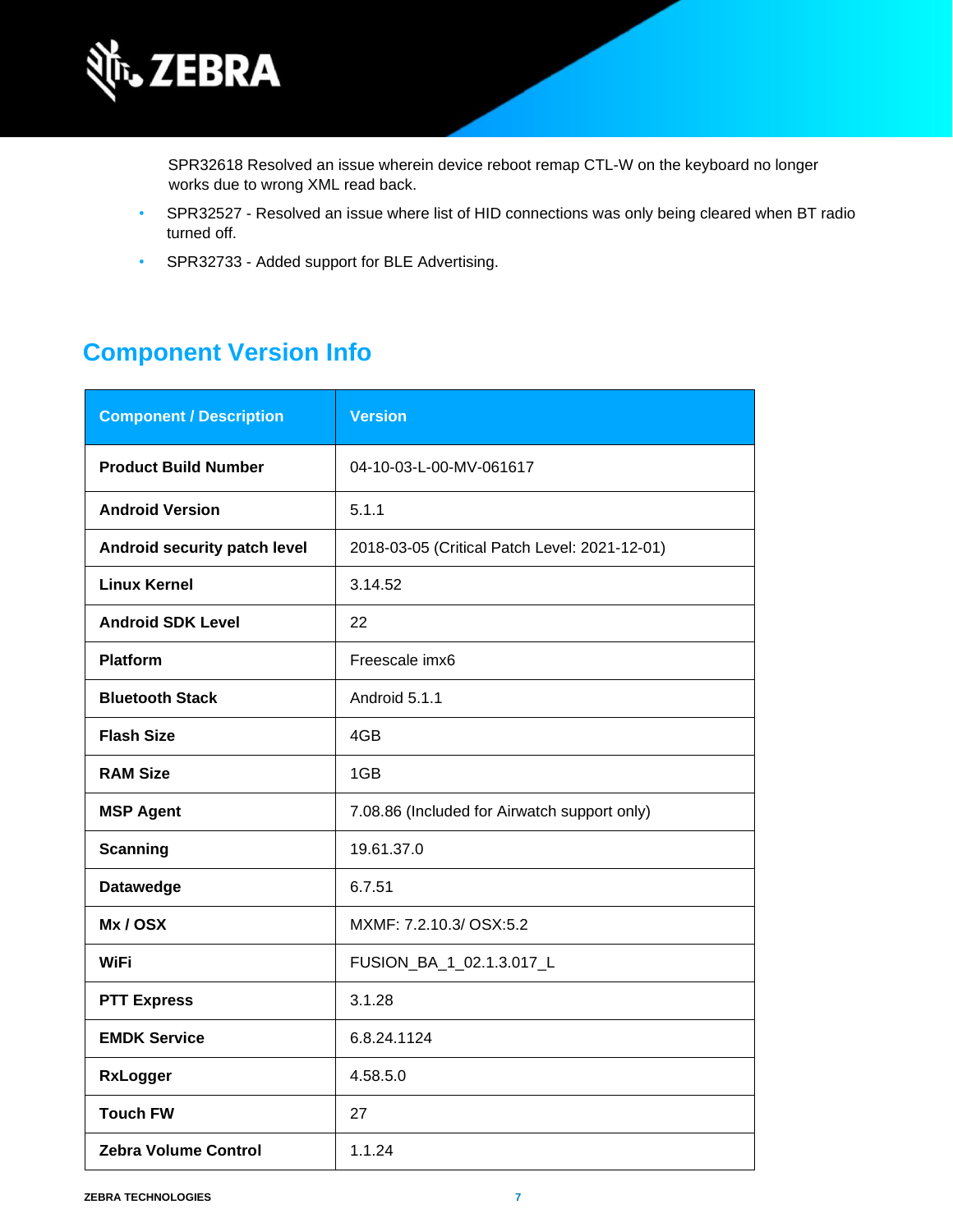

| <b>Audio</b>                     | 1.23.0.0                        |
|----------------------------------|---------------------------------|
| <b>Battery Manager</b>           | 1.5.3                           |
| <b>Elemez</b>                    | 1.0.0.297                       |
| <b>Bluetooth Pairing Utility</b> | 3.7                             |
| <b>Device Central</b>            | 1.0.4.3                         |
| <b>DataAnalytics</b>             | 1.0.2.2091                      |
| <b>Diagnostic Tool</b>           | 1.15.0.11                       |
| <b>File Browser</b>              | 1.19.1.2                        |
| <b>Stage Now</b>                 | 2.10.1.1389                     |
| <b>App Gallery</b>               | 3.0.1.7                         |
| <b>WLAN FW</b>                   | 7.35.205.8 (r) FWID 01-d9abb98b |
| <b>NFC</b>                       | NFC_NCIHAL_AR3.2.0_L, FW:8.1.24 |
| <b>Sensors (Accel, Gyro)</b>     | 3060105                         |
| <b>Sensors (Light)</b>           | 1                               |
| <b>MobiControl Stage</b>         | 12.2.0. Build 23469             |
| <b>Wavelink Velocity</b>         | 1.2.101.16301                   |
| <b>Printer Setup</b>             | 1.1.1454                        |
| <b>Print Station</b>             | 1.3                             |
| <b>Tap and Pair</b>              | 2.0                             |
| <b>Zebra Utilities (Printer)</b> | 2.0.5152                        |
| <b>Enterprise Keyboard</b>       | 1.7.0.5                         |
| <b>ZSL</b>                       | 3.1.1                           |
|                                  |                                 |

# **Installation Requirements**

- ADB installed on the PC (including adb drivers)
- USB debugging turned ON (from Developer options)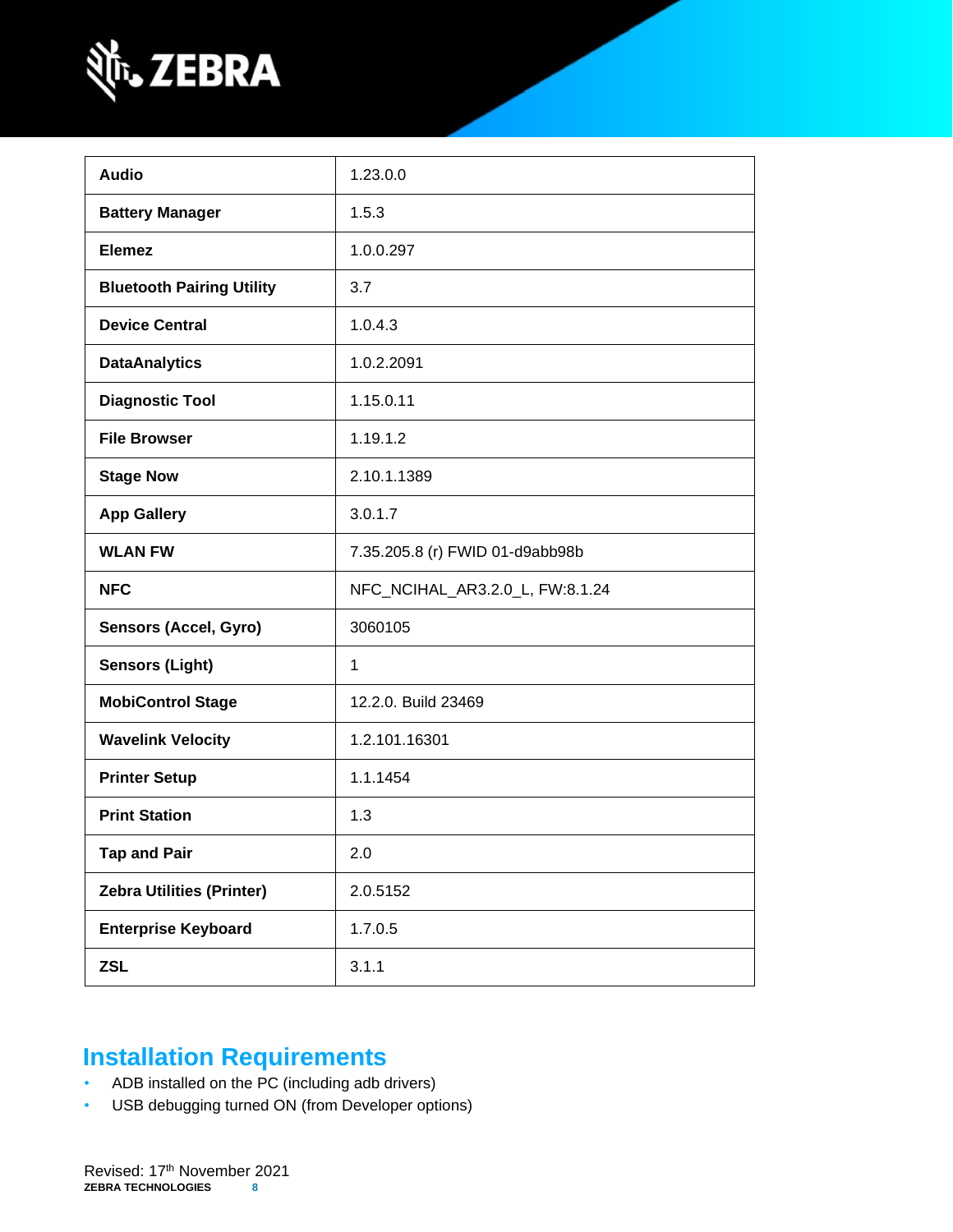

## **Installation Instructions**

**Note:** ILITECH ILI9805 display devices are not allowed to downgrade to any of Lifeguard Patches below 13

To identify the display type on WT6000 devices user can go to "*Settings*" → "*About device*" → "*Hardware config*" → "*Display*"

Ilitech-ILI9805: new display IC devices

Ilitech-ILI9805C: old display IC devices

- **Process through adb sideload:** 
	- 1. Connect the USB cable from your PC to the device.
	- 2. Go to PC's Command Prompt, type "adb devices" you should get you connected device in the list with key.
	- 3. Enter "adb reboot recovery" from Command Prompt
	- 4. Click on Vol+ or Vol- to navigate to the "apply update from ADB" option.
	- 5. Click on PTT key to select the option.
	- 6. On device, once you get the message, "Now send the package...", enter adb sideload add space at the end, then drag and drop the zip file CFE-WT6000-L-XX-041003-N-00-13.zip, from PC's Command Prompt.
	- 7. Once you get highlighted "reboot system now", Click on PTT key to reboot the device.

After installation completed, there are 2 methods to check CFE package installed correctly:

- a. Settings->About Device-> Zebra Patch Version: 13
- b. ADB Shell method: Execute following command from PC's command prompt:

\$ adb shell getprop ro.device.patch.version

\$ 13

## **Notes**

Full package update (WT6000\_FULL\_UPDATE\_04.10.03.00-LN-U13-STD.zip) is mainly meant for ILI9805 display devices as these devices are not allowed to downgrade to any of the older BSPs or any of the Lifeguard update below 13.

### **Known Issues**

#### **CFE-WT6000-L-XX-041003-N-00-11.zip**

• Device central doesn't support RS5100 on WT6000L

#### **CFE v8**

• In EKB, Unlocking CAPS from ALL CAPS mode is still forcing characters to ALL CAPS